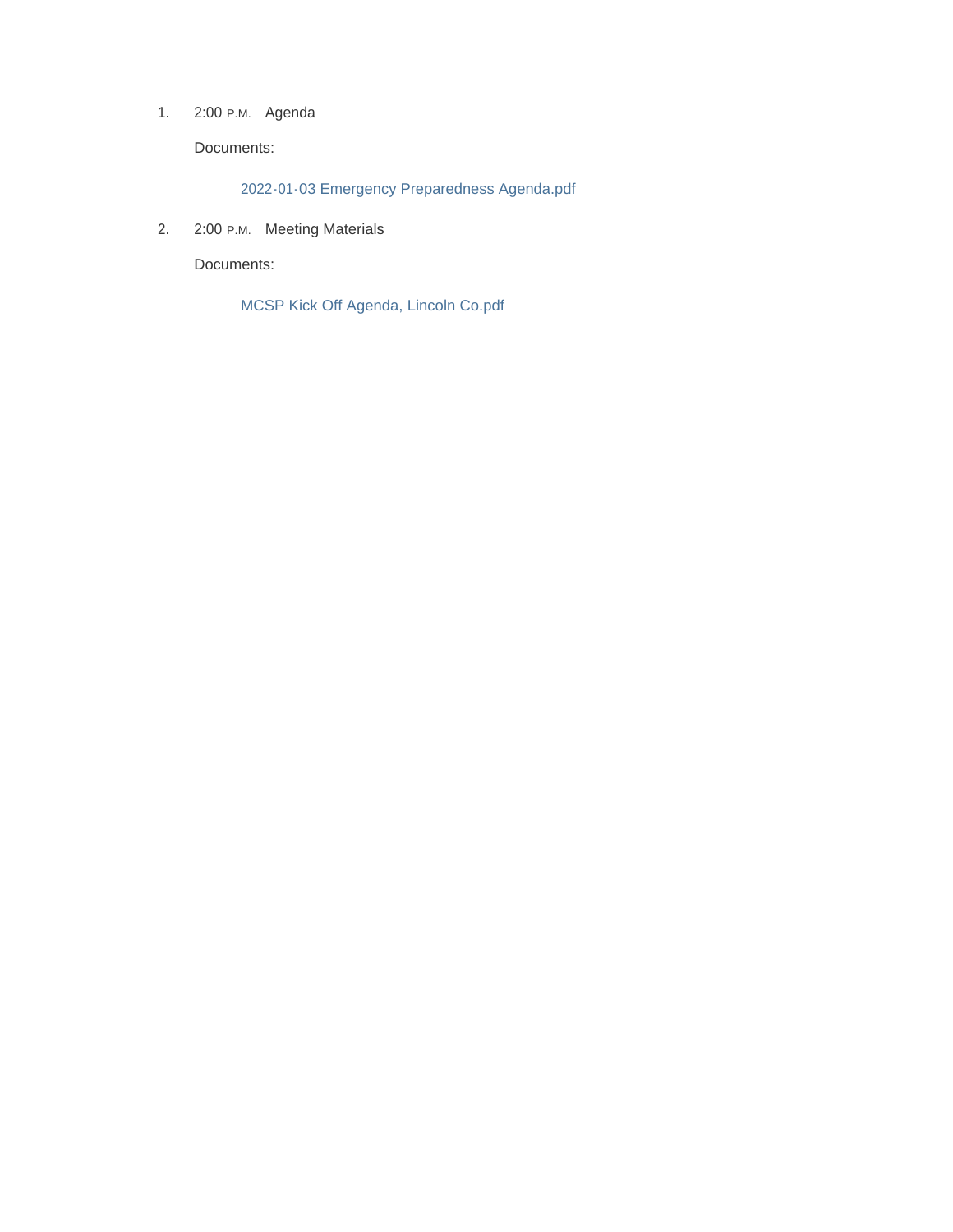

# **CITY OF YACHATS Emergency Preparedness Committee** Yachats, OR 97498 **ZOOM MEETING Monday, January 3 2022 at 2:00pm**

Join Zoom Meeting <https://us02web.zoom.us/j/85655812091>

Meeting ID: 856 5581 2091 One tap mobile +13462487799,,85655812091# US (Houston) +16699006833,,85655812091# US (San Jose)

Dial by your location

- +1 346 248 7799 US (Houston)
- +1 669 900 6833 US (San Jose)
- +1 253 215 8782 US (Tacoma)
- +1 312 626 6799 US (Chicago)
- +1 929 205 6099 US (New York)

 +1 301 715 8592 US (Washington DC) Meeting ID: 856 5581 2091 Find your local number: <https://us02web.zoom.us/u/kdgcUnNT4y>

# **AGENDA**

# **I. Call to Order**

# **II. New Business**

- A. Website Discussion & Plan
- B. EOP & Updates
- C. "Wish List"

D.

# **III. Ongoing Business**

- A. YRFPD Sponsorship of SOLCOCERT
- B. Ideas for Community Event
- C. Yachats Mitigation Plans Related Questions
- D. Old and Updated Evac Maps Update
- E. Mass Care and Shelter Project

# **IV. Other Business**

- V. A. From the Committee
	- B. From the Staff

# *\* \* \* \* \* N O T I C E O F P O S S I B L E C I T Y C O U N C I L Q U O R U M*

This is a sub-committee working on behalf of Public Works & Streets Commission. This meeting is open to the public and interested citizens are invited to attend. This is not a community forum; audience participation is at the discretion of the subcommittee members The Audio of all public meetings are available for review at City Hall, or on the City website at [www.yachatsoregon.or](http://www.yachatsoregon.o/)g . A sign language or foreign language interpreter may be available, with advance notice. Call City Hall at 541- 547-3565 or Oregon Relay 1-800-735-2900 (TDD) two days in advance. Posted: 12/20/21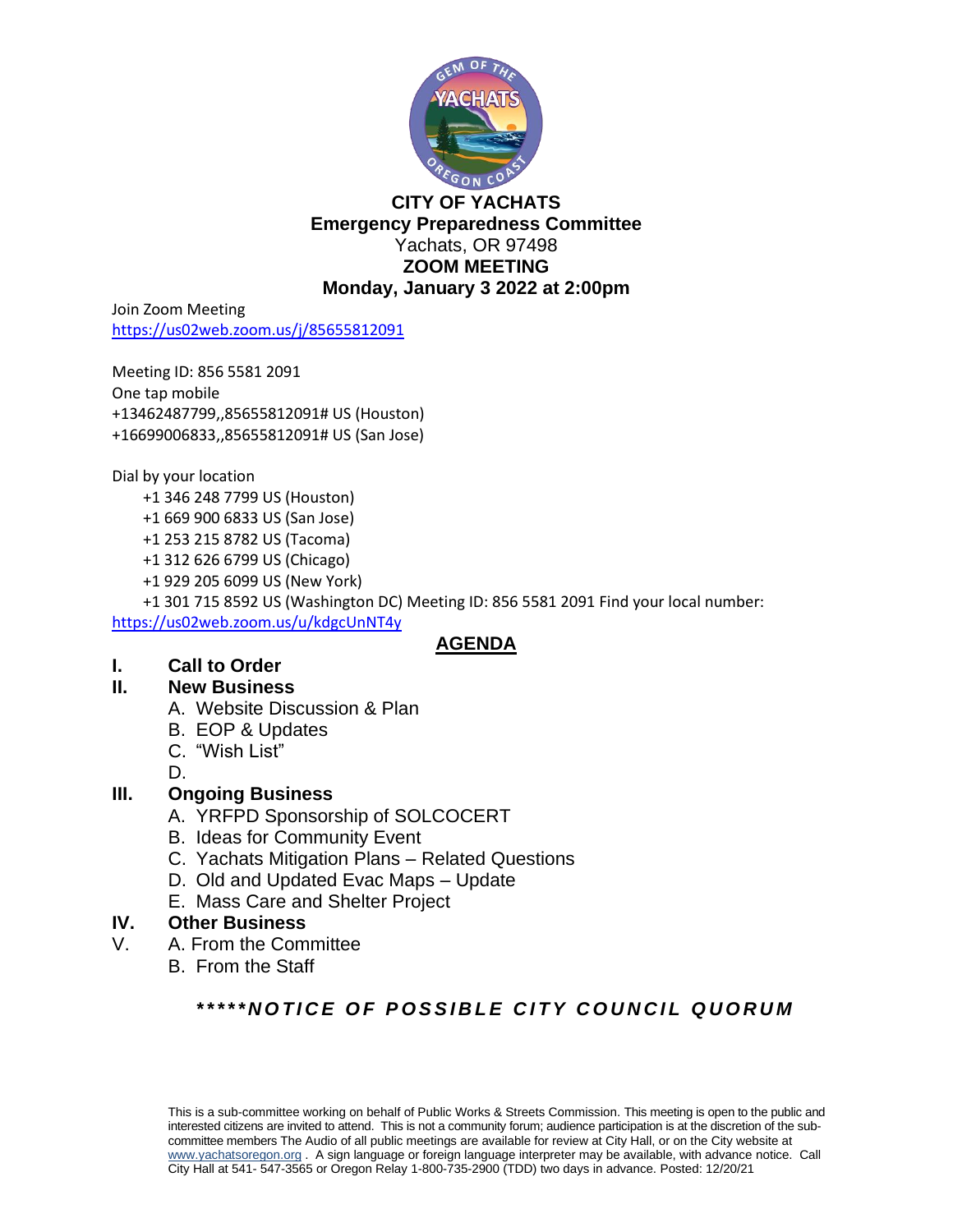

**Mass Care and Shelter Plan Development and Implementation November 2021 – April 2022**



# **Lincoln County – Kick Off Meeting Agenda**

# **Virtual – 12/10/21-9am or 12/13/21-1pm**

# *VIRTUAL MEETING INFORMATION:*

From computer, tablet or smartphone  $-$  [click here](https://www.google.com/url?q=https://global.gotomeeting.com/join/680041989&sa=D&source=calendar&ust=1639580186606290&usg=AOvVaw2fuDA9c3d3drMxkdn5qEwG) You can also dial in using your phone. United States: +1 (872) 240-331 **Access Code:** 680-041-989

# **Introductions - Welcoming Remarks**

# **Project Overview:**

# **Goals**

- #01 Develop Local Multi-Jurisdictional Plan
- #02 Integrate Plan Elements Across Emergency Management Region 1
- #03 Conduct Needs and Available Community Resource Assessment
- #04 Identify Financial Opportunity to Secure Needs Assessment Resources
- #05 Identify On-Going Local Mass Care and Shelter Activation Team Members Multi Jurisdictional

# **Funding To Support Project**

o State Homeland Security Grant - \$130,000 for 6 County Individual Plans

# **Timeline**

o See Timeline Table – last page of this agenda

# **Stakeholders**

- o Local:
	- City-Tribal-County Jurisdictions those who have responsibility for Mass Care and Shelter
	- Community Based Organizations who can assist in supporting Mass Care and Shelter **Operations**
- o Regional:
	- Lincoln, Benton, Linn, Marion, Polk, Yamhill (EM Region 1/Health Region 2)
- o State:
	- **Dept. of Human Services,**
	- Oregon Health Authority
	- **Office of Oregon Emergency Management**
- o National:
	- American Red Cross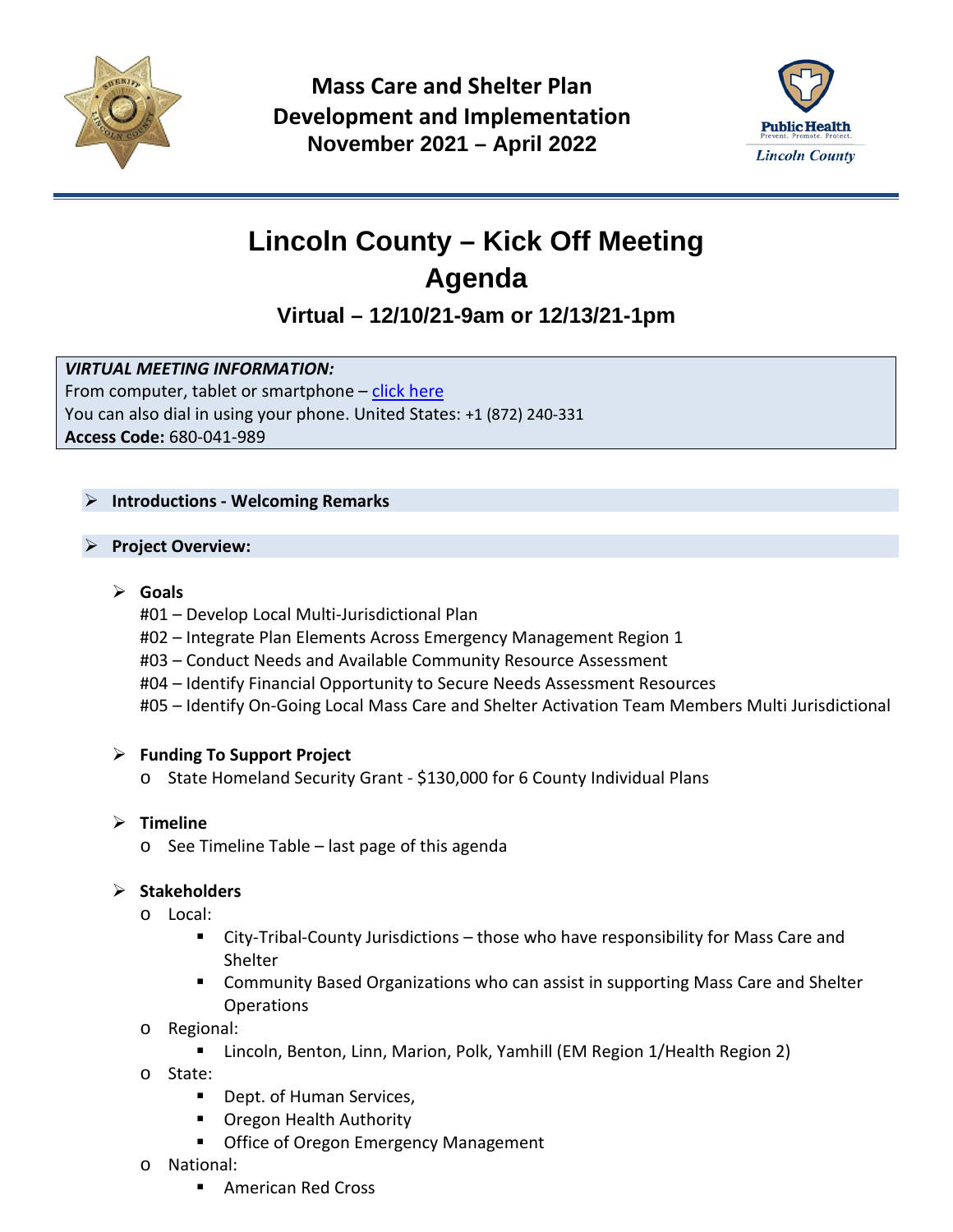



# **Lincoln County Next Steps:**

- **Develop Cadre of Local Representatives from (Nov-Feb)**
	- o Rep from each City/Tribe/County
	- o Local Red Cross Liaison
	- o Additional Community Based Organizations Supporting Agencies
- **Orientation/Training to Mass Care and Shelter Services (Dec-Feb)**
	- o Review of [Federal Emergency Support Annex #5 –](https://www.google.com/url?sa=t&rct=j&q=&esrc=s&source=web&cd=&ved=2ahUKEwjT64b_wNn0AhU_LTQIHUD3DNYQFnoECBYQAQ&url=https%3A%2F%2Fwww.fema.gov%2Fsites%2Fdefault%2Ffiles%2F2020-07%2Ffema_ESF_6_Mass-Care.pdf&usg=AOvVaw1k0clUIbfVabpmpwi8XEOW) Mass Care
	- o Self-Study Course [FEMA IS405](https://training.fema.gov/is/courseoverview.aspx?code=IS-405) (Also encourage basic [ICS 100, 700\)](https://www.co.lincoln.or.us/emergencymanagement/page/training-nims-responder-emergency-mgmt-public-official-public-information)
	- o FEMA Shelter Field Guide virtual or classroom (see below options)
	- o Review New Lincoln Co Mass Care Plan (draft) January
- **Develop Local Mass Care Plan Activation and On-Going Operational Support (Jan-April)**
	- o See Timeline list below

# *New to FEMA and Community Planning? Check out or save these resources to help you along the way:*

- **FEMA – Emergency Support Function #6 – Mass Care, Emergency Assistance, Temporary Housing, and Human Services Annex**
	- o **[Federal ESF6 Annex](https://www.google.com/url?sa=t&rct=j&q=&esrc=s&source=web&cd=&ved=2ahUKEwjT64b_wNn0AhU_LTQIHUD3DNYQFnoECBYQAQ&url=https%3A%2F%2Fwww.fema.gov%2Fsites%2Fdefault%2Ffiles%2F2020-07%2Ffema_ESF_6_Mass-Care.pdf&usg=AOvVaw1k0clUIbfVabpmpwi8XEOW)**
- **Training – Mass Care and Basic ICS**
	- o Self-Study IS-405[: Overview of Mass Care/Emergency Assistance](https://training.fema.gov/is/courseoverview.aspx?code=IS-405) -
	- o Classroom E0418: [Mass Care/Emergency Assistance Planning and](https://training.fema.gov/emigrams/2021/1687-training%20opportunity-e0418%20mass%20care%20emergency%20assistance%20planning%20and%20operations.pdf?d=10/29/2021)  [Operations](https://training.fema.gov/emigrams/2021/1687-training%20opportunity-e0418%20mass%20care%20emergency%20assistance%20planning%20and%20operations.pdf?d=10/29/2021) -
	- o Classroom/Virtual K0419: FEMA Shelter Guide
		- Lincoln County Jan. 29, 2022, 8-4pm, Newport **[Registration](https://www.eventbrite.com/e/shelter-field-guide-training-tickets-205350618227)**
		- [FEMA Virtual Courses](https://training.fema.gov/emigrams/2021/1681%20-%20training%20opportunity%20-%20k0419%20shelter%20field%20guide%20training.pdf?d=9/27/2021)
	- o Basic ICS Courses [Lincoln County Training Webpage](https://www.co.lincoln.or.us/emergencymanagement/page/training-nims-responder-emergency-mgmt-public-official-public-information)
- **[FEMA Acronyms Abbreviations and Terms](https://www.fema.gov/pdf/plan/prepare/faatlist07_09.pdf)**
- **[FEMA Shelter Field Guide](https://www.google.com/url?sa=t&rct=j&q=&esrc=s&source=web&cd=&ved=2ahUKEwi55sPkxNn0AhXgEDQIHb0FDEMQFnoECAgQAQ&url=http%3A%2F%2Fwww.nationalmasscarestrategy.org%2Fwp-content%2Fuploads%2F2015%2F10%2FShelter-Field-Guide-508_f3.pdf&usg=AOvVaw0ctjvHsRJpFcttlX4SgOjr)**